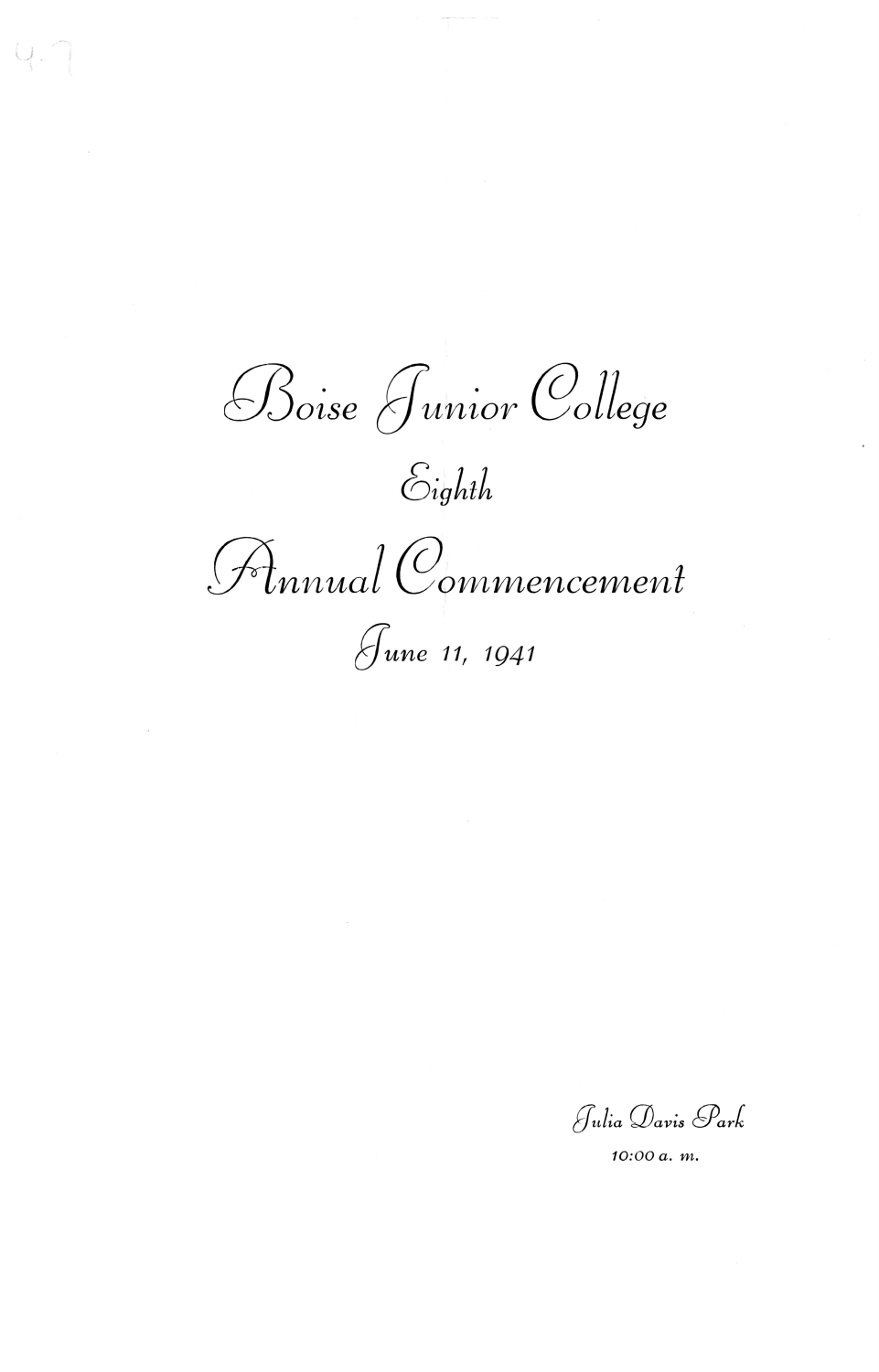Eighth Annual Commencement

| PROCESSIONAL-Pomp and Circumstance                                                                                                    | Elgar              |
|---------------------------------------------------------------------------------------------------------------------------------------|--------------------|
| INVOCATION--REV. A. J. BLACKMON                                                                                                       |                    |
| RONDO<br>CATHERINE LONG, Violinist                                                                                                    | Schubert-Friedburg |
| ADDRESS-The Responsibility of the Intelligentsia in the Present Crisis<br>DR. WILLIAM W. HALL, JR.<br>President, The College of Idaho |                    |
| ADORAMUS TE                                                                                                                           | Ruffo              |
| <b>BUILD THEE MORE STATELY MANSIONS</b><br>A Cappella Choir                                                                           | Mueller            |
| ANNOUNCEMENTS FOR THE YEAR 1941-42<br>PRESIDENT CHAFFEE                                                                               |                    |
| THE YEAR IS AT THE SPRING<br>Women's Trio                                                                                             | Cain               |
| PRESENTATION OF DIPLOMAS<br>O. O. HAGA, <i>President</i><br><b>Board of Trustees</b>                                                  |                    |
| COLLEGE HYMN—Les Bois<br>Audience and Choir                                                                                           | Strachan           |
|                                                                                                                                       |                    |

## LES BOIS

*Bonneville looked at the sun on the forest, Watched the dark valley grow bright with the flame, Uttered the word, to its splendor a tribute, Uttered the now unforgettable name.* 

#### CHORUS

*Boise the beautiful, Boise, the wonderful, Take up the word from the frontiersman's lips, Sing of the strength in the Idaho forest,*   $Sing$  of the hills where the western sun dips.